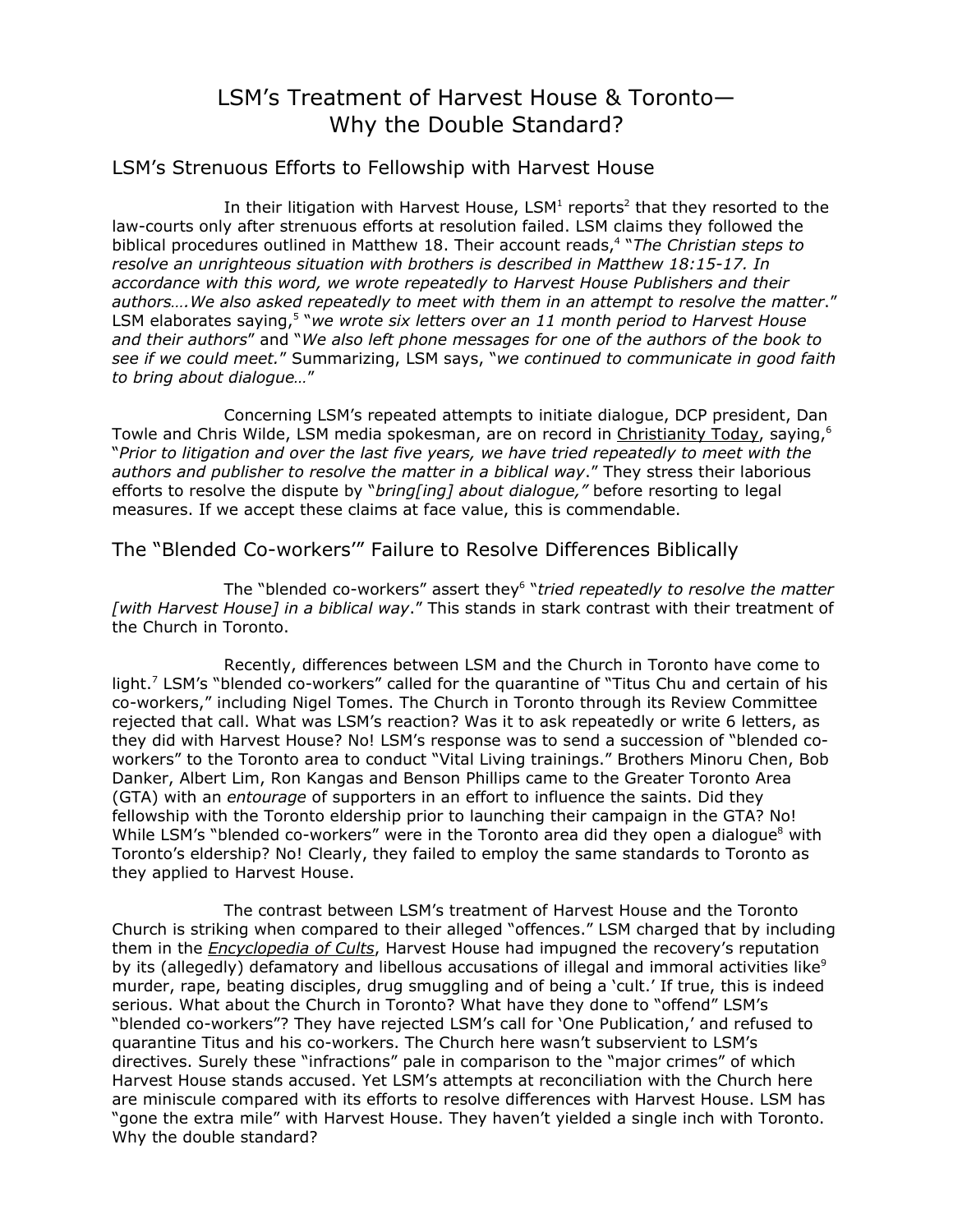Just prior the Toronto Review Committee's decision, LSM-president, Benson Philips wrote to the Toronto elders warning that "*The stand by all the elders in the church at this time will be remembered by the Lord at the judgment seat of Christ*." He continued: "*May you follow Him in this matter 100 percent, whatever you feel led to do*." The Toronto eldership felt led of the Lord to reject LSM's call for quarantine, for reasons stated in their "Determination and Recommendation." Did the "blended co-workers" respect Toronto's elders' decision to "follow Christ 100 per cent" as they felt "led to do" by the Lord? Or have they tried their uttermost to undermine that decision? The facts speak for themselves. Since Toronto's Determination, LSM's "blended co-workers" have visited to the Toronto area many times. However they have not sought out fellowship with the Toronto's eldership. Rather they have bypassed the elders and sought to directly address the Toronto saints. The "blended co-workers'" recent public speaking, both to general audiences in the recovery and to the Toronto saints specifically, appears aimed at undermining the Toronto eldership and destabilizing the situation in Toronto.

### LSM's Attack Articles

The divergence between the Church and LSM became evident<sup>7</sup> a few months ago. Since then, did LSM seek to *"communicate in good faith to bring about dialogue"?* No! Instead LSM launched an Internet attack on the Church. Simultaneous with the "blended brothers'" trainings in the GTA, LSM instigated an "Internet offensive." Articles appeared on the LSM-affiliated website, "AFaithfulWord," entitled, "*Has the Truth Changed or Have the Metro-Toronto Elders Changed?*" To date this series amounts to 12,500 words—25 pages of serious accusations. For the past month all the new articles on this website have been devoted exclusively to attacking Toronto. They charge the Toronto elders with, 10 "*rejecting the testimonies of elders and co-workers…throughout the earth,"* exercising *"their own preference and feeling,"* rejecting *"the principle of the One Body," "taking a different direction," "straying from the path," "deviating from the practice in the Lord's recovery,"* and *"cutting themselves off from the fellowship of all of the churches."* May we ask: Is this how LSM "*resolves the matter in a biblical way*"? Instead of applying scriptural principles, LSM has adopted the political strategy of "attack ads"! Now we have the equivalent of "attack ads" in the Lord's recovery--LSM's "Attack Articles," aimed at the Church in Toronto.

Some might inquire, "Prior to these Internet articles being posted, did the DCP-LSM-writers contact Toronto's elders?" We answer unequivocally--No! There were no "six letters", no multiple phone messages, in LSM's and DCP's dealings with Toronto. Where are their attempts to resolve this problem through biblical means? Whatever contact there has been is limited to third-party contact, mere token gestures on LSM's part, with further dialogue made conditional on fulfilling LSM's demands.

## Why the Double Standard?

Isn't this a double standard? Externally, in dealing with Christian publishers, LSM reportedly goes to great lengths to apply the Scriptural principles of Matthew 18. However, internally, in relation to local churches within the recovery (e.g. Toronto) these biblical principles are jettisoned. Rather, the churches' unquestioned obedience to LSM is demanded. In Toronto's recent experience, failure to comply has resulted in severe retribution in the form of unrelenting attacks. Why this double standard? Why don't LSM's "blended co-workers" make the same kind of effort to resolve differences with local churches as they did with Harvest House? Why aren't the same scriptural principles applied by LSM-DCP in both spheres? It's time LSM's "blended co-workers," in their dealings with Toronto, sought to "*resolve the matter in a biblical way*." Are we asking too much?

#### On behalf of the Toronto Eldership